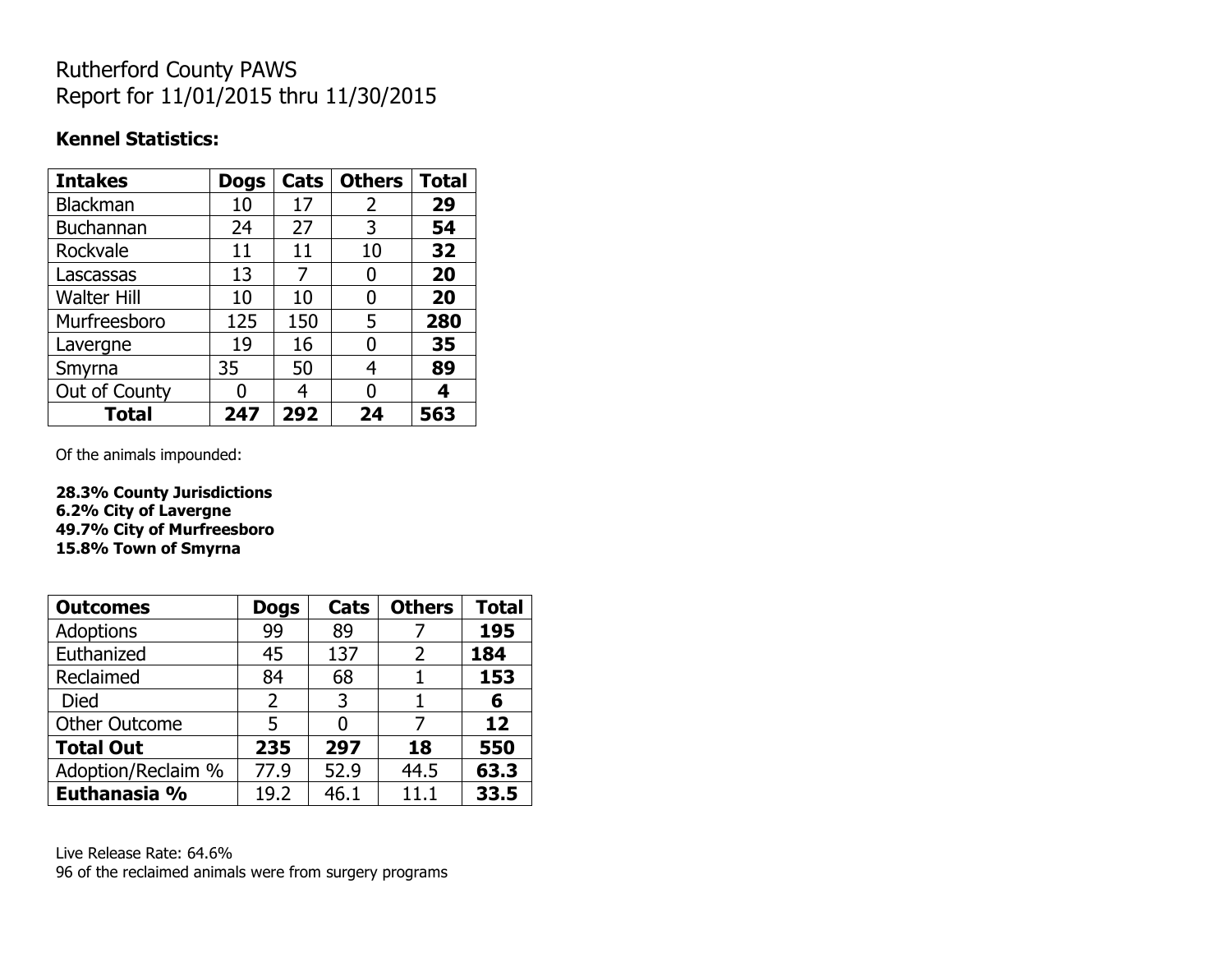Animals left in shelter on 11/30/2015: 118

1834 People visited the shelter looking for a lost /new pet.

1752 Logged calls/voice mails for the month.

#### **Activity Report by Jurisdiction:**

| Zones           | <b>Calls Received</b> | Calls Completed |
|-----------------|-----------------------|-----------------|
| <b>Blackman</b> | 234                   | 233             |
| Buchannan       | 109                   | 109             |
| Lavergne        | 213                   | 206             |
| Lascassas       | 112                   | 109             |
| Murfreesboro    | 497                   | 498             |
| Rockvale        | 129                   | 129             |
| Smyrna          | 199                   | 199             |
| Walter Hill     | 62                    | 61              |
| Out of Area     | 17                    | 17              |
| <b>Total</b>    | 1572                  | 1561            |

42.1% County Jurisdictions 13.6% City of Lavergne 31.6% City of Murfreesboro 12.7% Town of Smyrna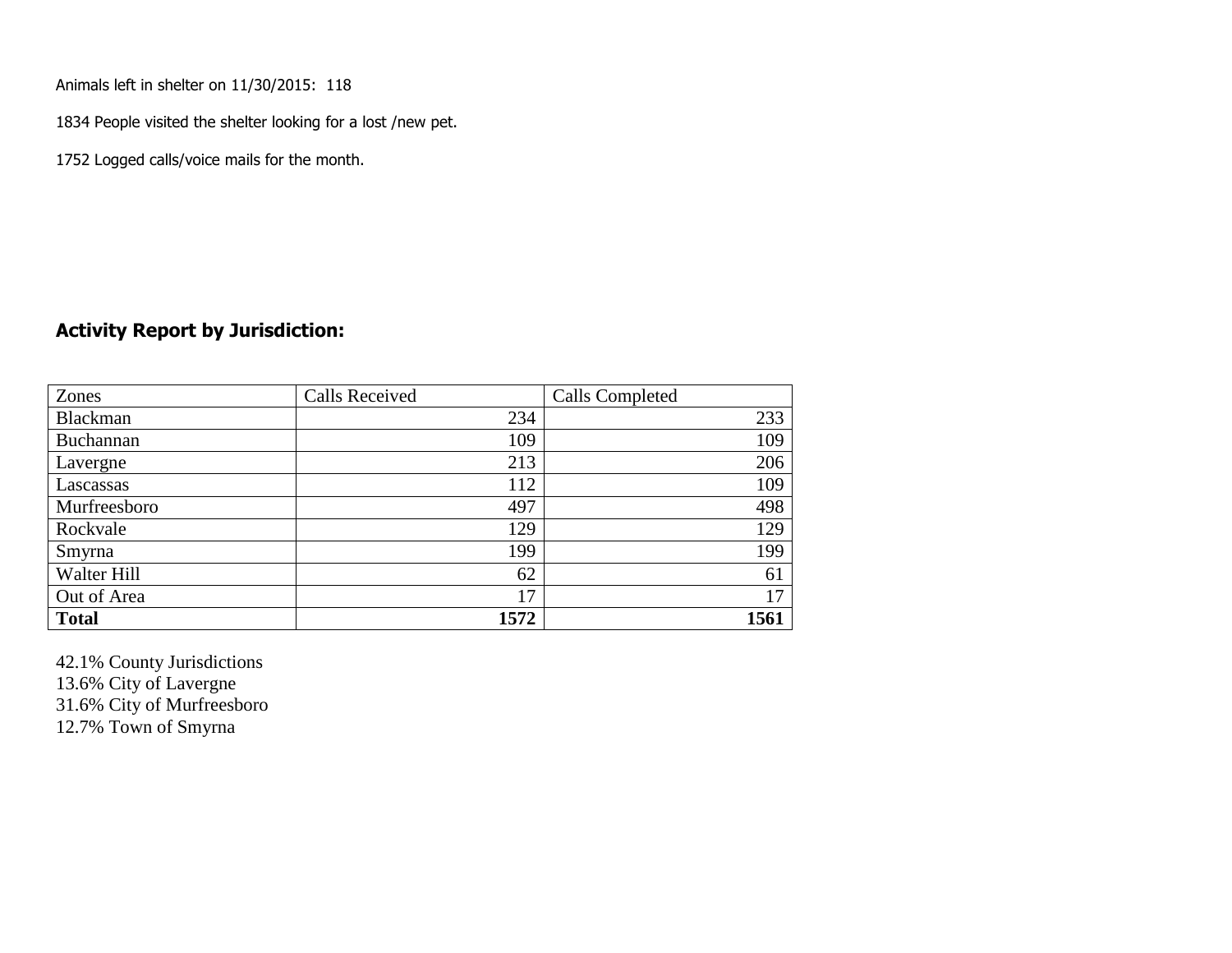# **Mileage:**

| <b>Officer</b> | <b>Miles</b> |
|----------------|--------------|
| 421            | 397          |
| 422            | 1965         |
| 425            | 1120         |
| 427            | 824          |
| 428            | 1558         |
| 430            | 1532         |
| 432            | 1849         |
| 437            | 1600         |
|                |              |
|                |              |
|                |              |
|                |              |
|                |              |
|                |              |
|                |              |
|                |              |
|                |              |
| <b>Total</b>   | 10845        |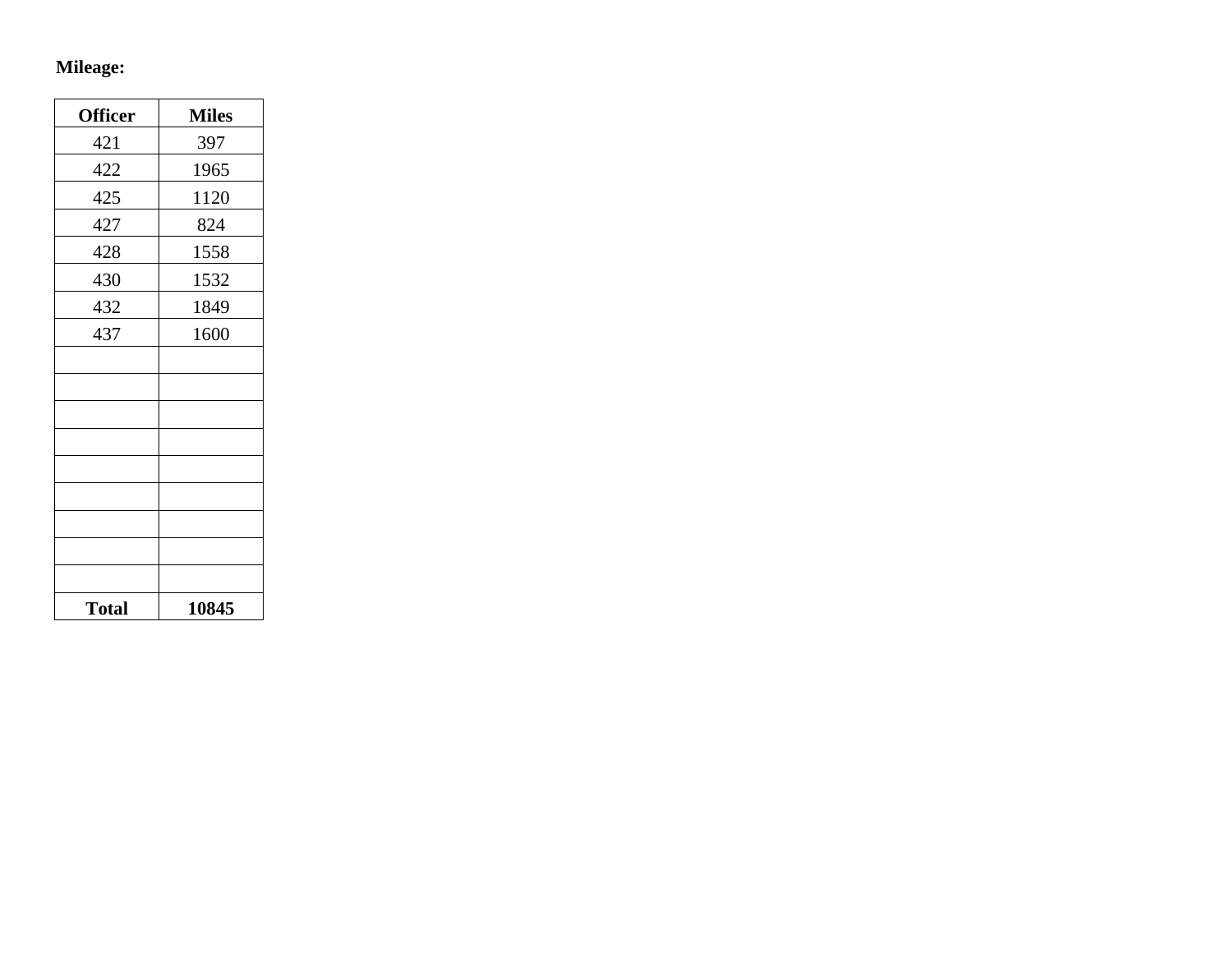## Fiscal Year-to-Date Report 07/01/15 thru 11/30/2015

#### **Kennel Statistics:**

| <b>Intakes</b>     | <b>Dogs</b> | Cats | <b>Others</b> | <b>Total</b> |
|--------------------|-------------|------|---------------|--------------|
| <b>Blackman</b>    | 95          | 114  | 11            | 220          |
| <b>Buchannan</b>   | 84          | 152  | 9             | 245          |
| Rockvale           | 65          | 96   | 15            | 176          |
| Lascassas          | 80          | 87   | 6             | 173          |
| <b>Walter Hill</b> | 40          | 33   | 6             | 79           |
| Murfreesboro       | 591         | 863  | 87            | 1541         |
| Lavergne           | 156         | 137  | 19            | 312          |
| Smyrna             | 149         | 247  | 29            | 425          |
| Out of County      | 11          | 8    | O             | 19           |
| <b>Total</b>       | 1271        | 1737 | 182           | 3190         |

Of the animals impounded since July 01: **28.6% County Jurisdictions 9.8% City of Lavergne 48.3% City of Murfreesboro 13.3% Town of Smyrna**

| <b>Outcomes</b>      | <b>Dogs</b> | Cats | <b>Others</b> | <b>Total</b> |
|----------------------|-------------|------|---------------|--------------|
| <b>Adoptions</b>     | 591         | 434  | 20            | 1045         |
| Euthanized           | 275         | 953  | 69            | 1297         |
| Reclaimed            | 376         | 303  | 1             | 680          |
| <b>Died</b>          | 9           | 30   | 6             | 45           |
| <b>Other Outcome</b> | 9           | 10   | 77            | 96           |
| <b>Total Out</b>     | 1260        | 1730 | 173           | 3163         |
| Adoption/Reclaim %   | 68.8        | 42.6 | 12.1          | 54.5         |
| Euthanasia %         | 21.8        | 55.1 | 39.9          | 41.0         |

Live Release Rate: 56.9%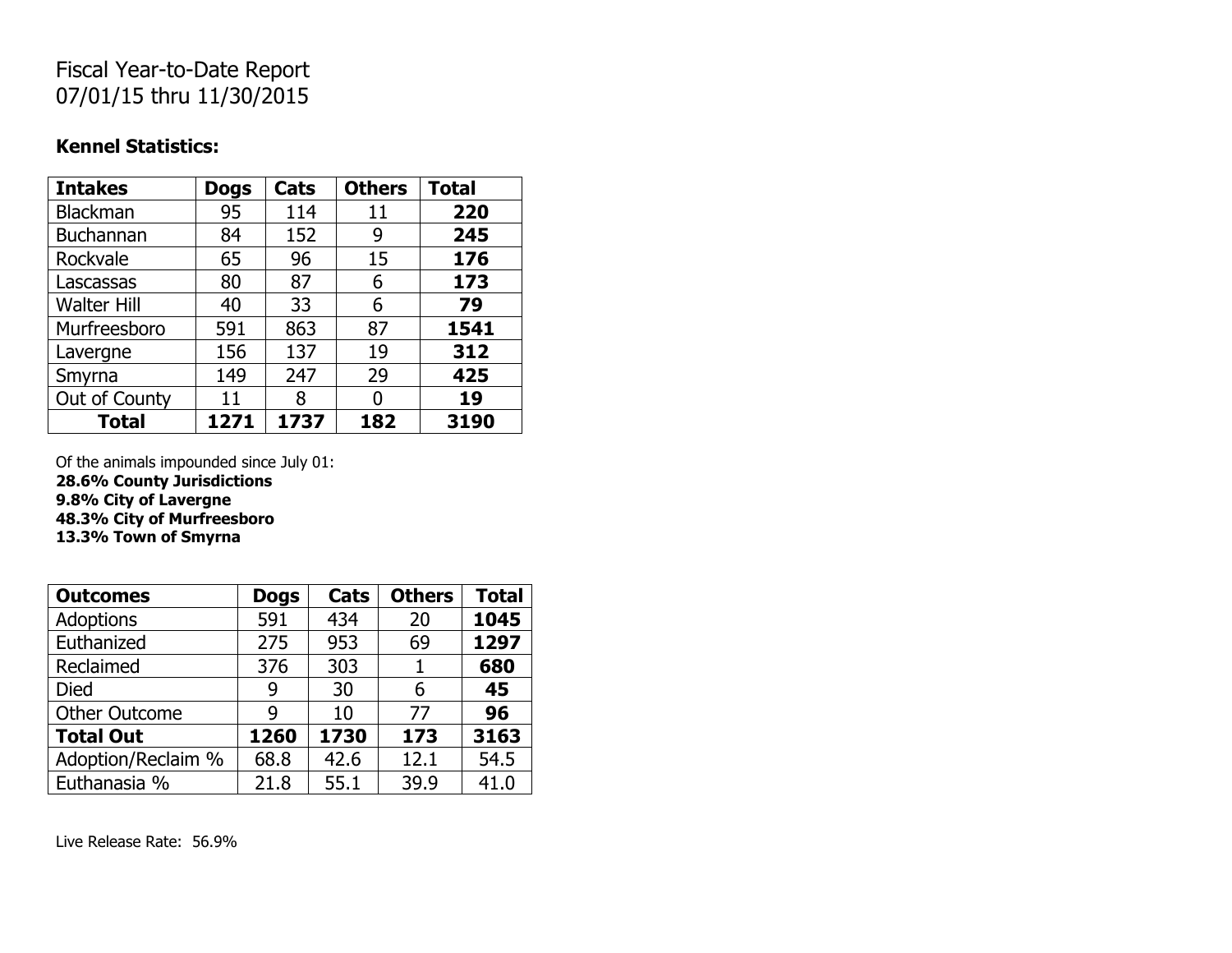11154 People have visited the shelter since July 01, 2015 looking for a lost /new pet.

10822 Logged calls/voice mails since July 01, 2015.

### **Activity Report by Jurisdiction:**

| Zones           | <b>Calls Received</b> | Calls Completed |
|-----------------|-----------------------|-----------------|
| <b>Blackman</b> | 1088                  | 1090            |
| Buchannan       | 592                   | 568             |
| Lavergne        | 1087                  | 1073            |
| Lascassas       | 606                   | 602             |
| Murfreesboro    | 2957                  | 2955            |
| Rockvale        | 521                   | 518             |
| Smyrna          | 784                   | 782             |
| Walter Hill     | 464                   | 464             |
| Out of Area     | 78                    | 78              |
| <b>Total</b>    | 8177                  | 8150            |

40.9% County Jurisdictions 13.3% City of Lavergne 36.2% City of Murfreesboro 9.6% Town of Smyrna